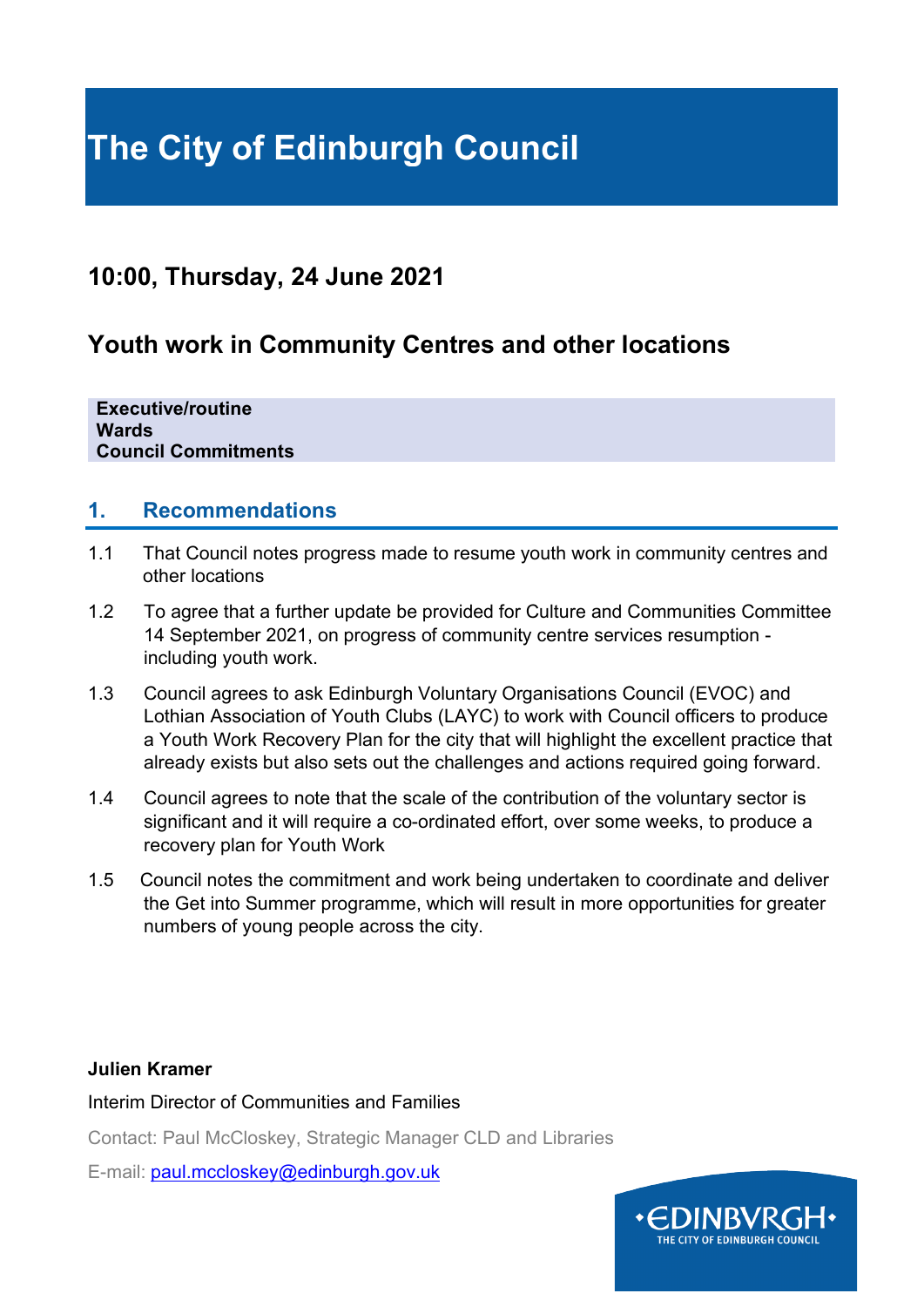# **Report**

## **Youth work in Community Centres and other locations**

#### **2. Executive Summary**

- 2.1 Council sponsored outdoor youth work, including detached work with young people in the city, has been taking place in line with national guidance.
- 2.2 Officers are working with community centre management committees to identify opportunities to resume activity, including youth work, in line with national guidance.
- 2.3 A community centre reopening plan has been developed, including location specific assessments to ensure services resumption is managed as safely as possible.
- 2.4 Services adaptation and resumption has taken into consideration children's rights in relation to youth work.
- 2.5 Council officers are prioritising the organisation and delivery of the Get into Summer programme for children, young people and families across the city. This programme will result in a wide range of additional opportunities for young people to participate in throughout the Summer.

### **3. Background**

- 3.1 The [Covid-19 Guiding framework for Youth work](https://www.youthlinkscotland.org/media/5974/youth-work-covid-19-guidance-framework.pdf) defines youth work as 'an educational practice contributing to young people's learning and development. Youth work engages young people within their communities: it acknowledges the wider networks of peers, community and culture, it supports the young person to realise their potential and to address life's challenges critically and creatively, and it takes account of all strands of diversity' (p.4).
- 3.2 The framework identifies four essential and definitive features:
	- 3.2.1 Young people choose to participate;
	- 3.2.2 The work must build from where young people are;
	- 3.2.3 Youth Work recognises the young person and the youth worker as partners in a learning process.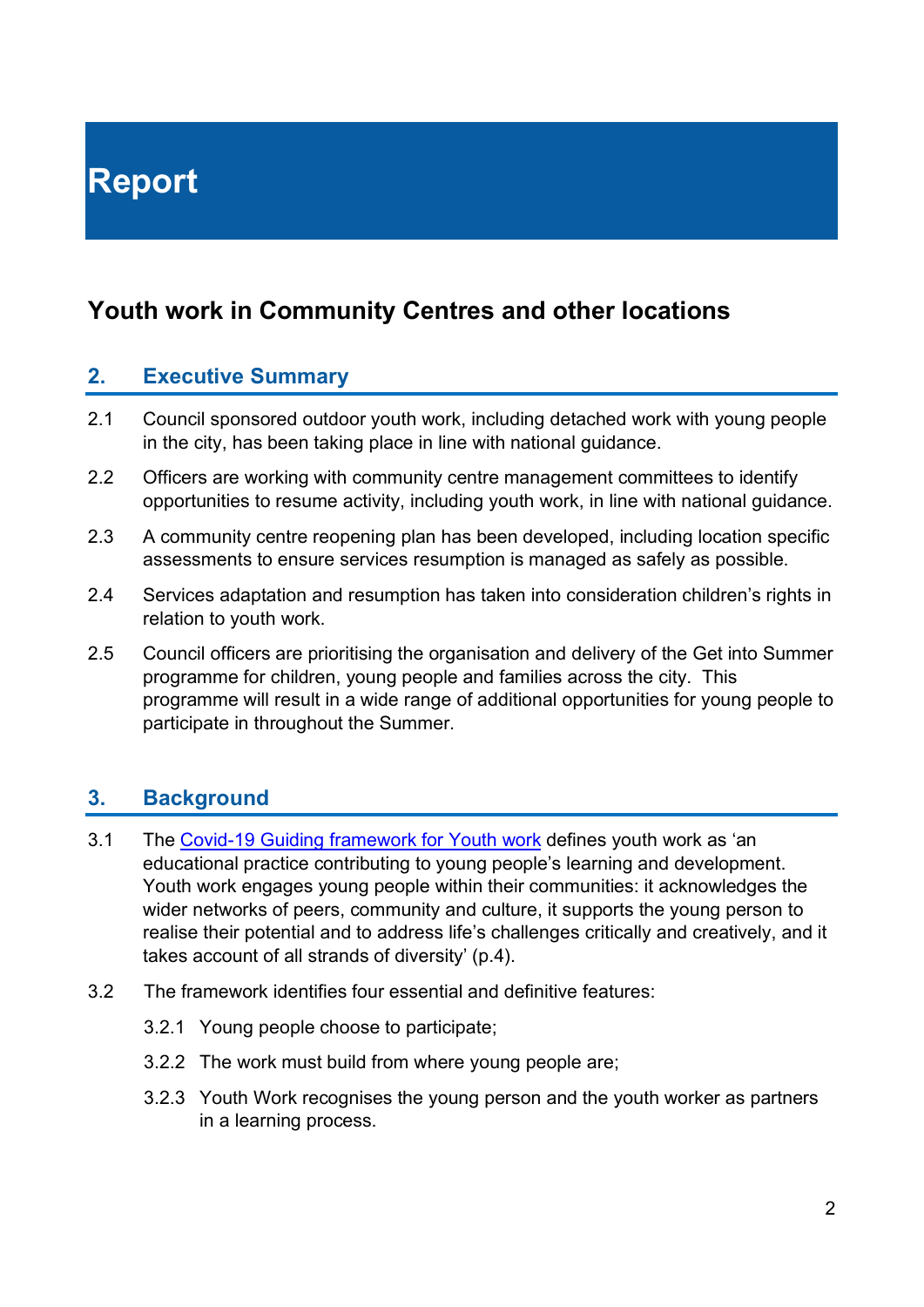- 3.2.4 Youth work's focus is on the 11-25 year age group with particular emphasis on 11-18 year olds.
- 3.3 It further adds that as 'youth work is considered to be an educational activity, it is therefore subject to specific guidance to support safe delivery within schools, community centres, buildings and facilities in line with the permitted purposes allowed in the Scottish Government Route Map'.
- 3.4 Lifelong Learning Service has adapted its approach and developed safe ways of working to develop youth work in a number of community settings. It is actively engaged with community centre management committees to identify ways in which their ambitions to resume activity, including youth work, can be supported and resourced, as far as possible, in line with public health guidance. In line with Scottish Government/YouthLink Scotland guidance – Lifelong Learning Service's youth work focus will be on the 11 – 25 year age group with particular emphasis on  $11 - 18$  year olds'.
- 3.5 Council officers from Lifelong Learning Service, Facilities Management, Business Support, Environmental Services, Health and Safety, Fire Safety, Management Committee representatives have been assessing each building, to develop risk assessments, method statements, define occupancy levels, establish track and trace procedures etc specific to each location. A community centres visit timetable and, where known at this stage, intended opening dates, is attached at Appendix 1. Any resumption of indoor youth work will be predicated on the ability to put in place safe operational public health practices.
- 3.6 Council officers have published H&S guidance for management committees to access and held training sessions on COVID procedures [Community centre](https://www.edinburgh.gov.uk/downloads/download/14799/community-centre-reopening-guidance)  reopening guidance – [The City of Edinburgh Council](https://www.edinburgh.gov.uk/downloads/download/14799/community-centre-reopening-guidance)
- 3.7 Officers continue to meet all management committees every six weeks, with Edinburgh Voluntary Organisations Council and Lothian Association of Youth Clubs, to discuss services resumption.

### **4. Main report**

- 4.1 National guidance states that up until Level 2, indoor youth work should only take place under highly restricted and controlled conditions. At all stages, the resumption of Council sponsored youth work activities in Edinburgh has closely followed this guidance.
- 4.2 The default position has been to deliver youth work online or outdoors (under strict conditions around social distancing and infection control). Indoor youth work was highly restricted under levels 3 and 4, with gradual easing of restrictions under levels 1 and 2.
- 4.3 Levels 1 and 2 allow for maximum numbers dependent upon an assessment of the specific space being used and the nature of the activity.
- 4.4 The guidance has emphasised the importance of ensuring the safety of all involved and being able to meet a series of strict 'expectations before delivery'. This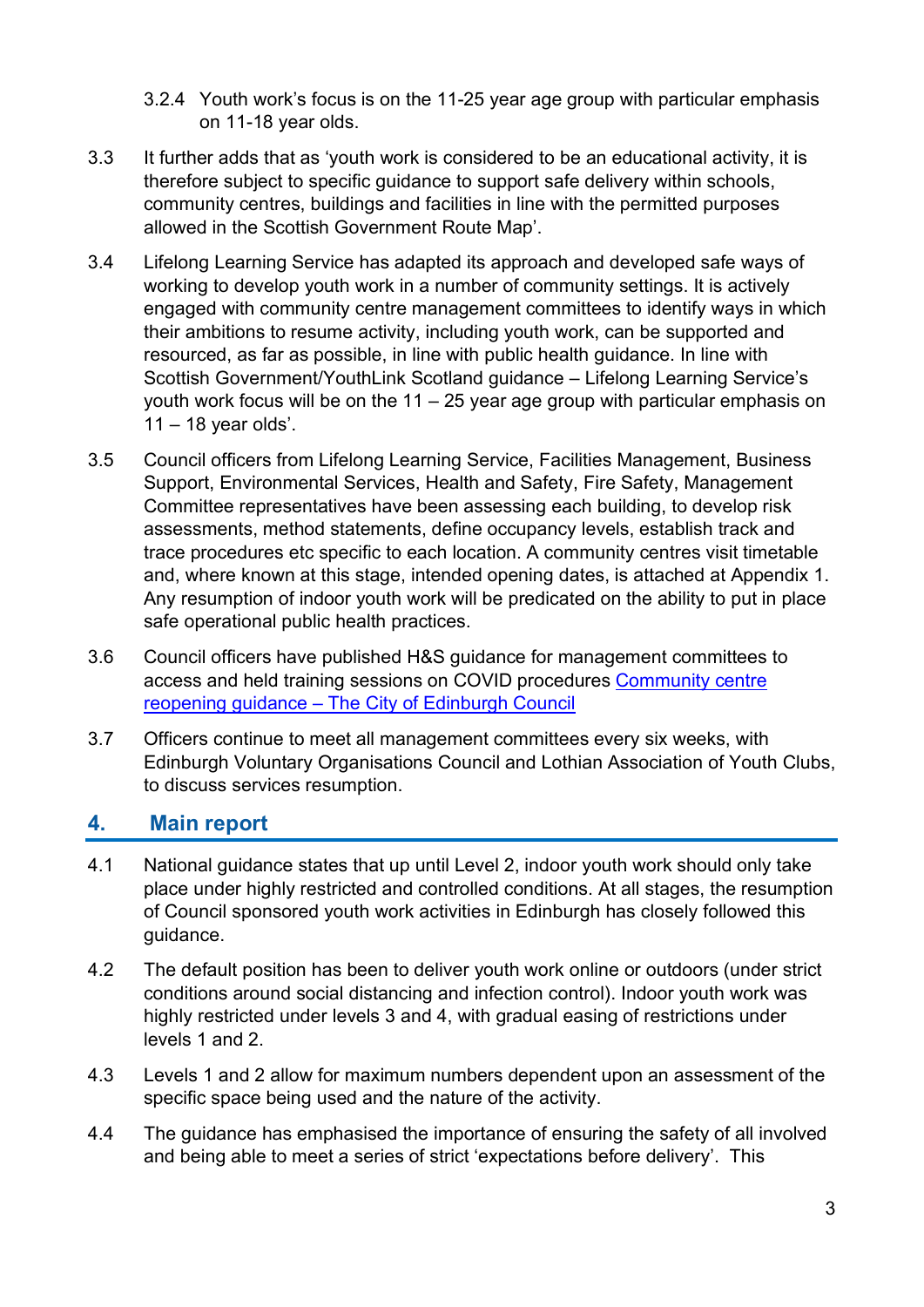stresses that if these expectations cannot be met, the activity should not progress. The recommended position which we have adopted has been to deliver youth work online or outdoors (under strict conditions around social distancing and infection control).

#### **Current picture of Council sponsored youth work**

- 4.5 In addition to online, digital youth work, the Lifelong Learning Service is currently delivering three forms of youth work: detached, outdoor and in schools. All of these began in late summer 2020 but had to be significantly scaled back or stopped from January to March 2021 as Edinburgh was moved into above level 4 restrictions.
- 4.6 Detached work (in which youth workers engage with young people, usually the most marginalised and vulnerable, where they gather in their communities) is taking place regularly again in the city.
- 4.7 Outdoor youth work (in which youth workers organise activities outdoors and invite young people to attend) is also being delivered across the city and as the weather improves, this work will increase. Youth work will play a prominent role, for example, in the Scottish Government-sponsored 'Get into Summer' programme.
- 4.8 Youth work is taking place in a limited number of high schools and transition work involving some P7 pupils is planned for primary schools across the city. This tends to be one-to-one support or work with small groups in order to comply with the current guidance concerning 'bubbles' and the number of permitted contacts per day and week.
- 4.9 In May 2021, the Lifelong Learning Service received approval to re-start Open All Hours youth work in five Edinburgh Leisure venues: Royal Commonwealth Pool, Gracemount Leisure Centre, WHEC, Jack Kane Centre sports hall and Ainslie Park (due to refurbishment works in Ainslie Park, this may move to Drumbrae Leisure Centre). Programmes will begin at the start of July.
- 4.10 Open All Hours (OAH) offers young people access to Edinburgh Leisure facilities on Friday evenings for a nominal fee (which will be waived for the foreseeable future). Small groups (maximum number 12) of largely P7 children identified as vulnerable and disadvantaged will be invited to attend. Provision will run over summer and into term time.
- 4.11 The Service Resumption Group is considering two proposals one to deliver youth work in five libraries (Kirkliston, Wester Hailes, Craigmillar, Drumbrae Hub and Gilmerton) and the other for Lifelong Learning workers to deliver youth work in venues not owned or run by the Council (except Community Centres).
- 4.12 Lifelong Learning Service Managers have confirmed that historically any youth work that they have funded indoors in community centres has mostly been during term time and that the priority for them for the Summer is to support outdoor activity. As a result of the need to restrict occupancy levels in the use of spaces in community centres, aligned with the preferred option of working outdoors, Council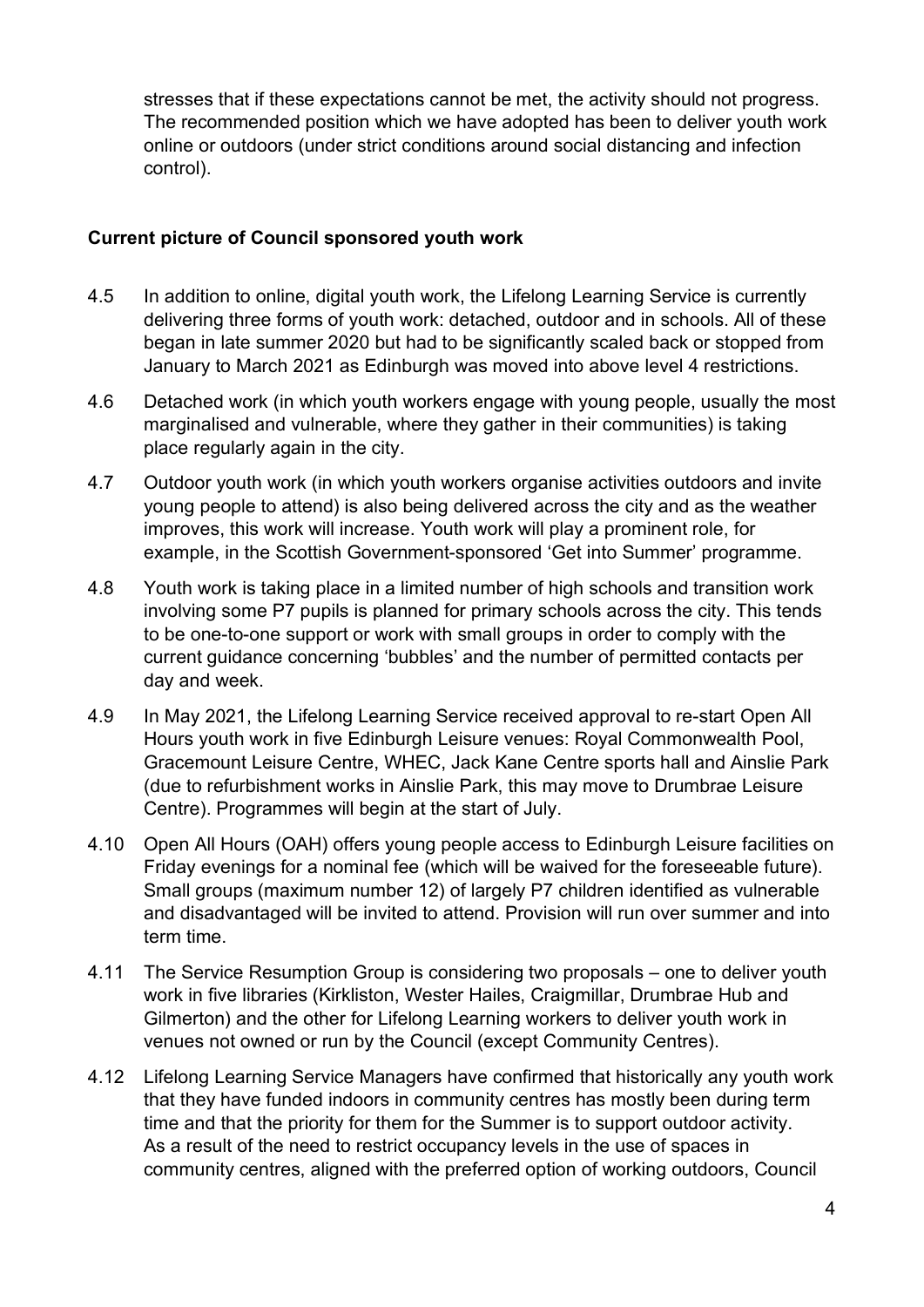officers will be working with greater numbers of young people. For Summer 2021 Lifelong Learning Service Officers are prioritising their contribution to the Scottish Government requirement to deliver a citywide programme of support for children, young people and families. This Get into Summer programme will involve the provision of youth work alongside other activities throughout the Summer with an emphasis on outdoor activity.

4.13 Lifelong Service Managers will work with voluntary sector Youth Work partners who would like to provide some indoor Youth Work in CEC community centres but that will be very limited because of building restrictions and the need for compliance with safety measures.

#### **Children's rights**

- 4.15 Children's rights: When making these plans, the importance of youth work and children's rights have been taken into consideration through the following four articles of the United Nations Convention on the Rights of the Child:
	- **4.15.1 Article 3 (best interests of the child) The best interests of the child must be a top priority in all decisions and actions that affect children.** Youth work plays a central role in supporting young people, particularly those who are most vulnerable, marginalised and disadvantaged. All current decisions regarding planned activity for children and young people including indoor youth work are influenced by the need to keep children safe and protect them from harm.
	- **4.15.2 Article 12 (respect for the views of the child) Every child has the right to express their views, feelings and wishes in all matters affecting them, and to have their views considered and taken seriously.** Youth Work recognises the young person and the youth worker as partners in a learning process and that the work must build from where young people are. Central to that is the need to listen to young people and take their views seriously.
	- **4.15.3 Article 29 (goals of education) Education must develop every child's personality, talents and abilities to the full.** The national outcomes for youth work include ensuring that young people are confident, resilient and optimistic for the future and that they create, describe and apply their learning and skills. They should also broaden their perspectives through new experiences and thinking.
	- **4.15.4 Article 31 (leisure, play and culture) Every child has the right to relax, play and take part in a wide range of cultural and artistic activities.** Youth work in its broadest sense provides access to all of these.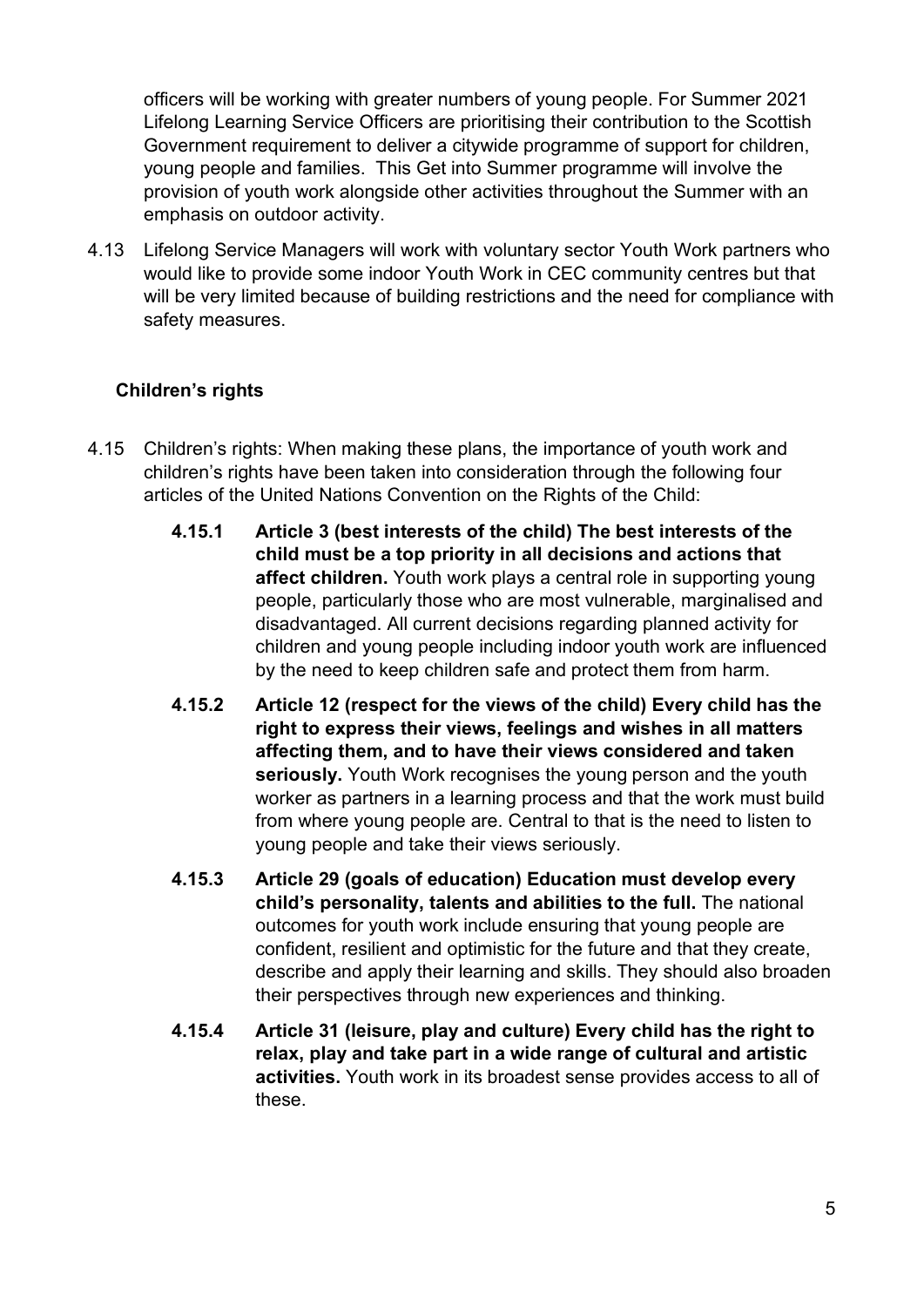### **5. Next Steps**

- 5.1 To continue to work with partners, including with Community Centre management committees, to plan for the resumption of youth work as, where and when possible.
- 5.2 To produce an update for Culture and Communities Committee 14 September 2021 on progress in community centre services resumption (including youth work).
- 5.3 To initiate the discussions with EVOC and LAYC about the co-ordination and delivery of a partnership plan for Youth Work Recovery for the city

#### **6. Financial impact**

- 6.1 The estimated cost of COVID 19 related signage, guiding, infection control, hand sanitiser, PPE, face coverings is circa £2500.00 per centre (based on library reopening costs).
- 6.2 The estimated costs of other Council support including Facilities Management:

#### **7. Stakeholder/Community Impact**

7.1 Lifelong Learning service continues to engage regularly with Community Centre Management Committees to plan for service resumption within a challenging operational context.

### **8. Background reading/external references**

8.1 [Covid-19 Guiding framework for Youth work](https://www.youthlinkscotland.org/media/5974/youth-work-covid-19-guidance-framework.pdf)

### **9. Appendices**

9.1 Appendix 1: Community Centre Reopening Plan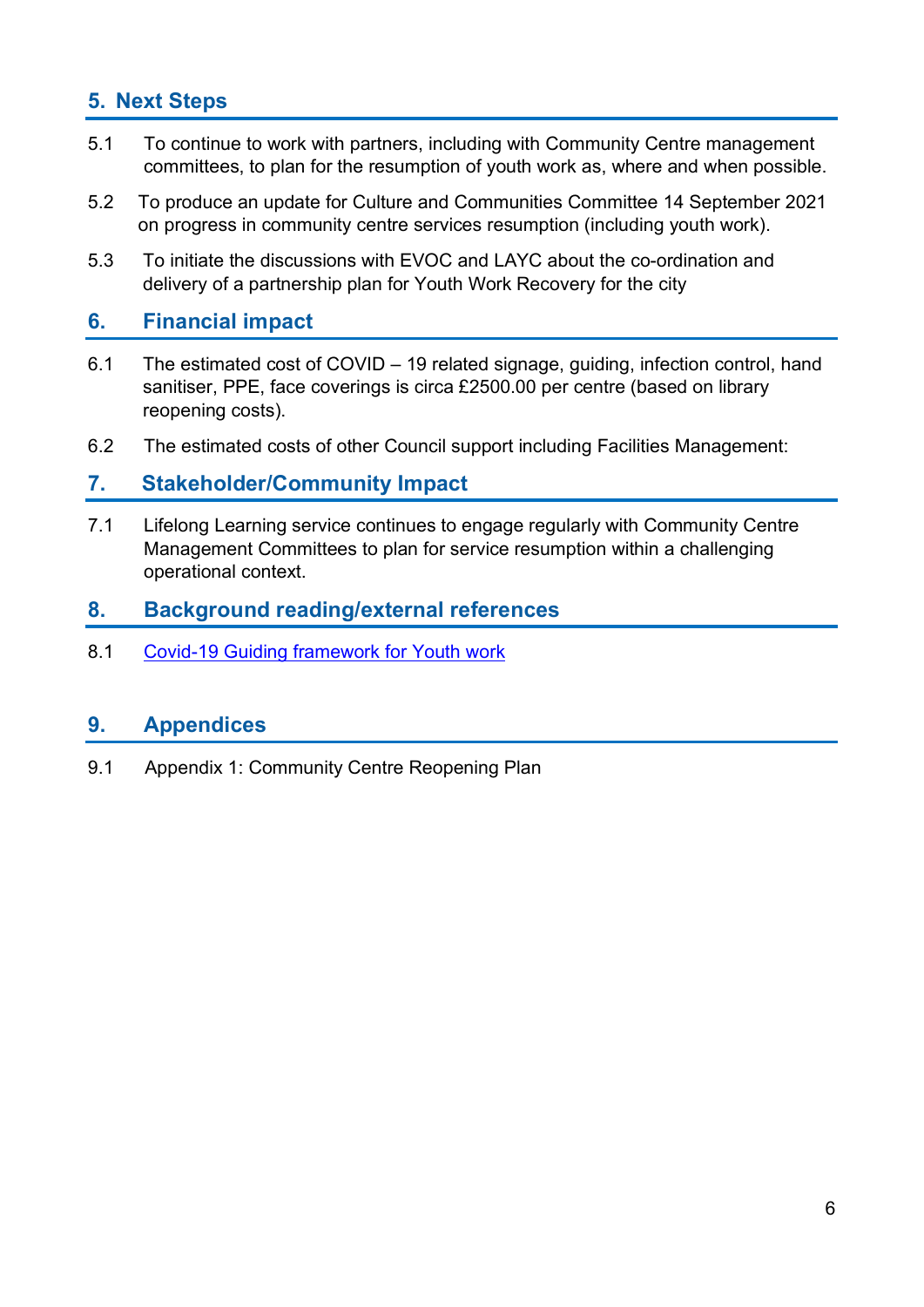Appendix 1 – Community centres visits programme including youth work. All centres will have a follow up visit to confirm that all H&S measures are in place prior to reopening.

| <b>Visit to assess</b> | <b>Community Centre</b> | <b>Management</b><br><b>Committee</b><br>contacted | <b>MC</b> to<br>attend | <b>Visit</b><br>completed | <b>Youth Work</b>                                                                                                                                                                                                                                                                                                                                                                                                     | <b>Opening date</b>                                               |
|------------------------|-------------------------|----------------------------------------------------|------------------------|---------------------------|-----------------------------------------------------------------------------------------------------------------------------------------------------------------------------------------------------------------------------------------------------------------------------------------------------------------------------------------------------------------------------------------------------------------------|-------------------------------------------------------------------|
|                        |                         |                                                    |                        |                           | Yes-this would be delivered by<br>1. Canongate Youth Project and<br>targeted at vulnerable young<br>people /focussed on health and<br>wellbeing/plus their school<br>leavers work - CYP have a<br>summer programme in place for<br>outdoors/trips for summer 21<br>2. Summer Sounds - in<br>partnership with Totally<br>Sound/Lifelong Learning<br>Service/CYP-2 week programme<br>of music / creative arts on site - | <b>TBC</b><br>Substantial<br>clearing/reconfiguration<br>required |
| 7th June               | South Bridge            | Canongate                                          | Yes                    | Yes                       | $2^{nd}$ - 13 <sup>th</sup> Aug 2021                                                                                                                                                                                                                                                                                                                                                                                  |                                                                   |
| 9th                    | Jack Kane               | yes                                                | yes                    | yes                       | yes                                                                                                                                                                                                                                                                                                                                                                                                                   |                                                                   |
| 9th                    | Craigentinny            | yes                                                | Yes                    | Yes                       |                                                                                                                                                                                                                                                                                                                                                                                                                       |                                                                   |
| 11th                   | Leith                   | yes                                                | yes                    | Yes                       |                                                                                                                                                                                                                                                                                                                                                                                                                       |                                                                   |
|                        |                         |                                                    |                        |                           | Limited small group for<br>vulnerable young people<br>delivered by Granton Youth                                                                                                                                                                                                                                                                                                                                      |                                                                   |
| 14th                   | Royston Wardieburn      | yes & Granton YC                                   | no                     | yes                       |                                                                                                                                                                                                                                                                                                                                                                                                                       |                                                                   |
| 14th                   | <b>West Pilton</b>      | yes                                                | no                     | yes                       |                                                                                                                                                                                                                                                                                                                                                                                                                       |                                                                   |
| 14th                   | Ratho                   | ves                                                | ves                    | ves                       |                                                                                                                                                                                                                                                                                                                                                                                                                       |                                                                   |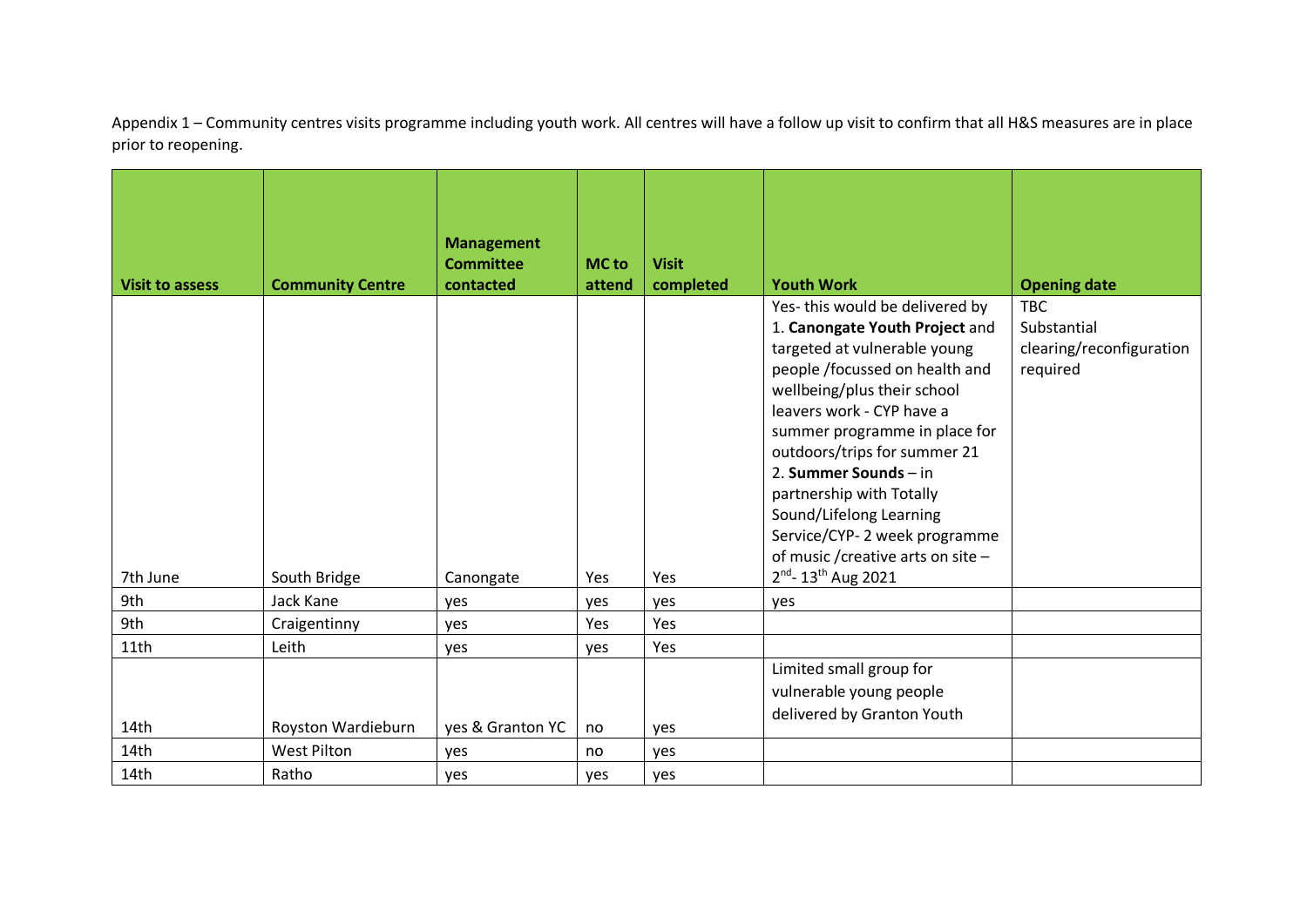|          |                      |     |     |     | Yes-targeted work and            |                                 |
|----------|----------------------|-----|-----|-----|----------------------------------|---------------------------------|
| 14th     | Clovenstone          | yes | Yes | yes | employability sessions           |                                 |
| 15th     | <b>Cameron House</b> | yes | yes | yes | yes                              |                                 |
|          |                      |     |     |     |                                  | $TBC - FM$ access as of         |
|          |                      |     |     |     |                                  | 21/6 -substantial               |
| 16th     | Gilmerton            | yes | yes |     | No - not until autumn term       | cleaning/decluttering           |
| 16th     | Pentland             | yes | yes |     |                                  |                                 |
| 23rd     | Kirkliston           |     |     |     |                                  |                                 |
|          |                      |     |     |     | No - committee looking for       |                                 |
|          |                      |     |     |     | limited office access over       |                                 |
|          |                      |     |     |     | summer to begin work with a      |                                 |
|          |                      |     |     |     | newly funded creative Art        |                                 |
| 25th     | South Side           | yes | yes |     | programme- i.e. planning         |                                 |
|          |                      |     |     |     | Potential use by Dunedin         | <b>Following Primary</b>        |
|          |                      |     |     |     | Canmore YP in partnership with   | hosting on site,                |
|          |                      |     |     |     | Lifelong Learning Service - they | Building will not be            |
|          |                      |     |     |     | have a summer activities         | cleaned and returned to         |
|          |                      |     |     |     | programme already planned        | pre centre state until          |
| 25th     | <b>Valley Park</b>   | yes |     |     | outdoors/trip based-ages 15+     | 19/7/21 TBC                     |
|          |                      |     |     |     |                                  | CEC let agreed for Out          |
|          |                      |     |     |     |                                  | Of School Care (Liberton        |
|          |                      |     |     |     |                                  | After School Club)              |
| 28th     | Inch                 |     |     |     |                                  | summer                          |
|          |                      |     |     |     | Yes-Goodtrees employs own        | Site open for OOSC<br>Site open |
|          |                      |     |     |     | YW development staff - they      | AMEY/PP2                        |
|          |                      |     |     |     | would use centre if permitted to | Committee run food              |
| 28th     | Goodtrees            |     |     |     | open                             | services                        |
| 29th     |                      |     |     |     |                                  |                                 |
|          | Juniper Green        |     |     |     |                                  |                                 |
| 30th     | Gorgie Mem           |     |     |     |                                  |                                 |
| 30th     | Carrickvale          |     |     |     |                                  |                                 |
| 1st July | Magdalene            |     |     |     |                                  |                                 |